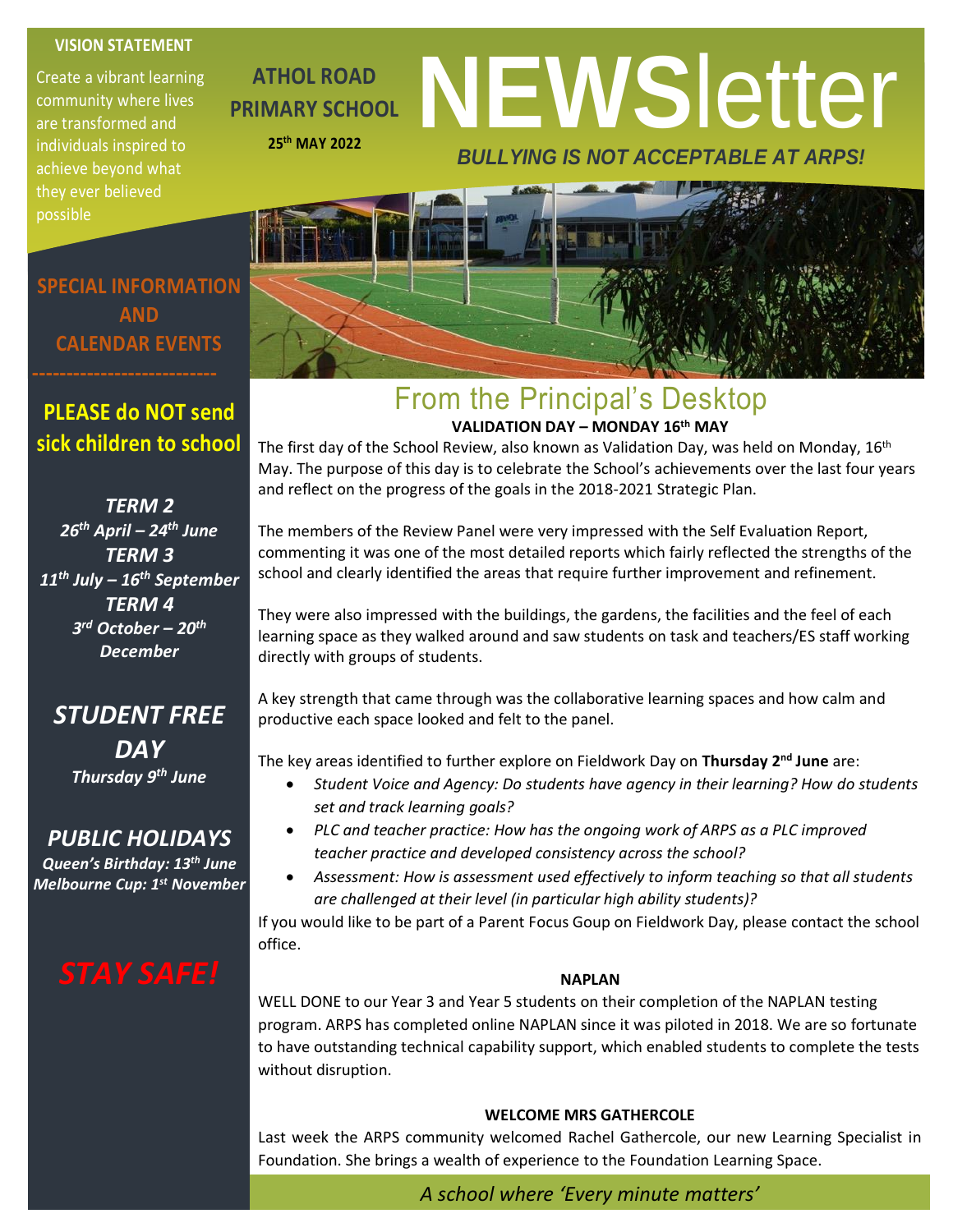## Thursday 9th June– Student Free Day

Students do not come to school on Thursday 9th June 2022.

Parents need to make arrangements for their children as there will be NO SCHOOL on this day. Staff and teachers will be attending Professional Learning on this day.

## Year 5/6 Camp – Sovereign Hill

Full payment for the Sovereign Hill camp is required by **Friday 17th June**. Please contact the office if you have any questions about the amount owing for your child.

Camp will be held in Term 3, from Wednesday  $24<sup>th</sup>$  – Friday  $26<sup>th</sup>$  August. The subsidised cost of \$300 covers bus travel, meals, accommodation, Sovereign Hill entry, Red Hill mine enry and the sound and light show. It is a fantastic learning opportunity for students and many great memories will be made!

## More baby news!

Congratulations to Mrs Marsh and her husband who have welcomed little Luna Bloom Marsh into their family. Mum and bub are doing well and the ARPS community wishes them all the best during this precious time.

## SAVE THE DATE – The Fathering Project

ARPS is joining with The Fathering Project to help promote the importance of positive fathering behaviour in our community. This program will launch on:

#### **Thursday 16th June 6:30-8:30pm**

This is an opportunity for students to attend with their Dad/Father-figure/Carer for a great evening featuring a sausage sizzle and some fun sport activities. Official invitations will be sent home soon.

## The Fathing Project presents: BEING THERE – DATE DATES

Dad dates provide one-one-one time with each child, so if you have three kids, you have three separate dates. These one-on-one dad dates helps you children feel special, loved and listened to. The date doesn't have to be an extravagant or expensive event, it is about the time together one-on-one to play, talk, listen, laugh and have some fun.

If you start this when your children are young, these dates will provide opportunities for you to really connect with each child, to check in on their health and wellbeing and how they are coping as they grow up. You will also find they will be more likely to discuss any issues or problems with you in these one-on-one times because they are alone with you. This is really important especially when they reach adolescence.







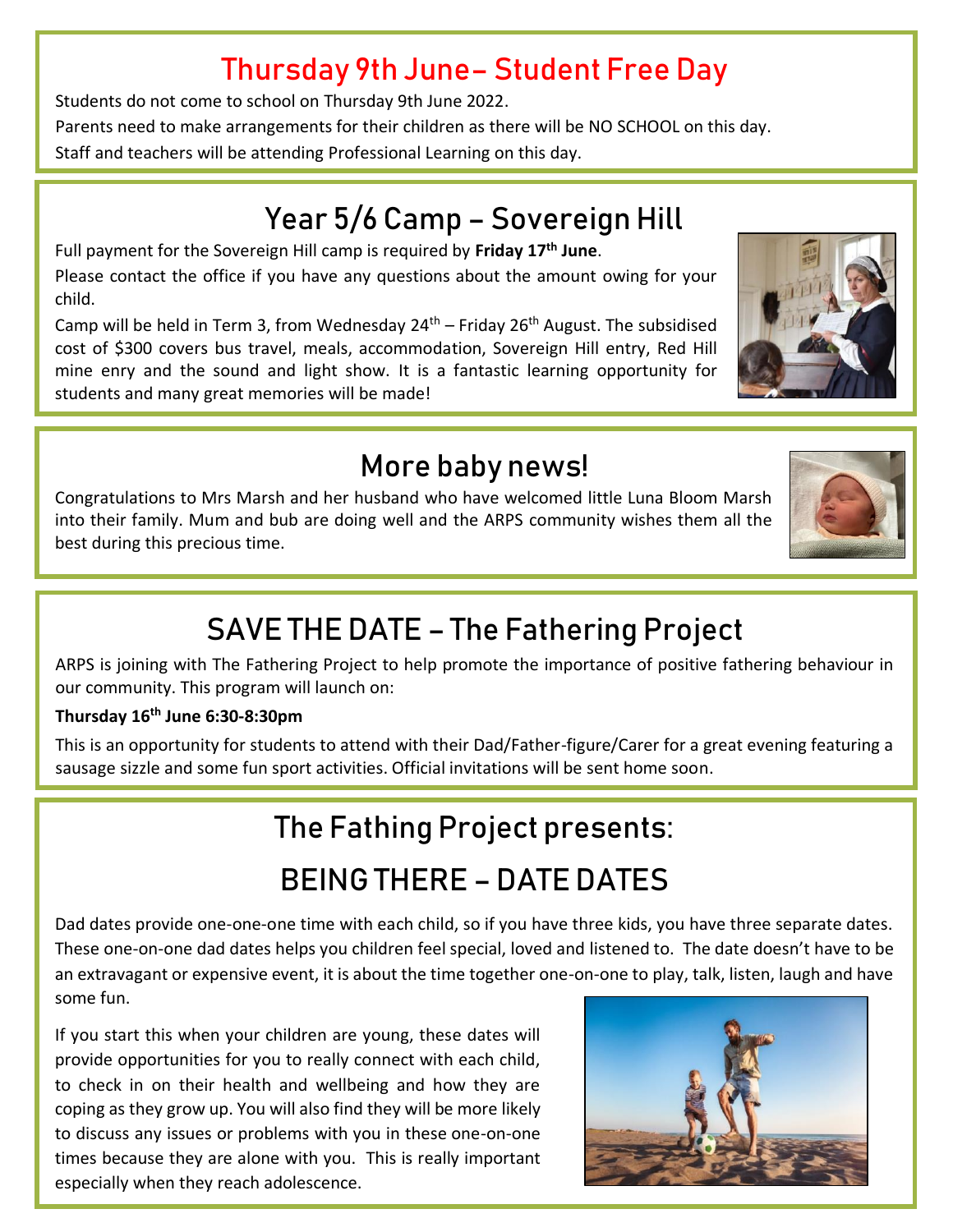## Year 3/4 News

Last Friday we went to the Melbourne Museum to learn more about the Indigenous Australians. They made the canoes by themselves with wood. We saw an eagle called Bunjil who made the world and who also made the grass, land and seas. He had wings that changed colours. They used possum skin to make clothes to keep them warm in the winter. *- Mansur Year 3* 

On Friday 13th of May, we went to Melbourne Museum to learn about the First Nations Peoples and about their lifestyle. There was a map of Victoria that had all the Aboriginal languages. There were little iPads that you can use to see how things work and learn more about famous Aboriginal peoples. There were many different videos that we watched to know more about how they lived. Aboriginals weren't allowed to vote for the government and go to school because 'white people' thought they were better than 'black and brown' people. Aboriginal Peoples make weaving baskets. They made weaving baskets from leaves and anything things made by plants. Aboriginal people believed in Bunjil, Bunjil was an eagle who made the seas, trees and everything in the world. In the museum there was a room with Bunjil flying. It told you its story and the punishments that you will face if you break his rule. - *Reeman Year 4*



*Bunjil the Eagle*



*The Languages Map*

## Year 5/6 News

This term in Maths the Year 5/6 students have focused on BODMAS, which is the order of operations when completing a complete problem. They have also explored the connection between addition and subtraction. In Integrated Maths, they have been developing dinosaur theme parks which involved budgeting, and the calculation of area and perimeter.

In Literacy, the Year 5/6 students have explored biomes and habitats of various animals and developed their information report writing skills. The students are also engaging with a new reading choice board, where they can complete a book review, read for pleasure, work on their book club tasks or develop their reading for meaning.

In Science, students are investigating the scientific method. Their experiment was following the growth of grass seeds in a controlled environment. They worked in triads to create a hypothesis, list of materials and procedure before documenting their observations and results over a few weeks. The students are very excited to see if their seeds will grow.

Well done to all the Year 5s who sat NAPLAN in week 3, they approached the assessment with great enthusiasm and a growth mindset.